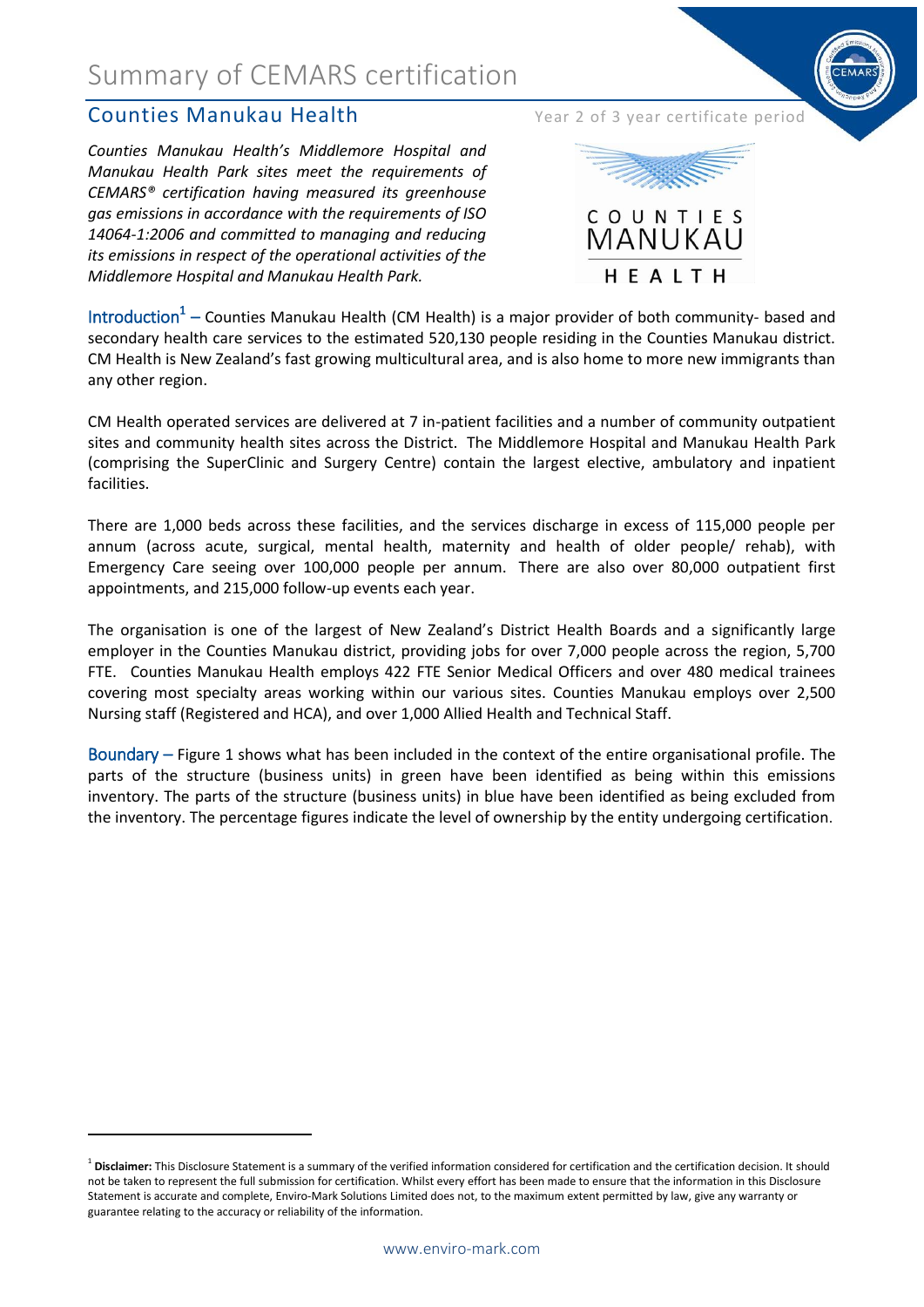## Summary of CEMARS certification

### **Counties Manukau Health** Year 2 of 3 year certificate period



**Figure 1:** Organisational structure showing business units included and excluded.

Consolidation approach – The operational control consolidation approach has been used to account for operational emissions with reference to the methodology described in the GHG Protocol and ISO 14064- 1:2006 standards.

Base year – 01/07/2011 to 30/06/2012

#### Measurement period – 01/07/2015 to 30/06/2016

Emissions source inclusions – The operational GHG emissions for the organisation by emissions source are shown in Figure 2 below.



Figure 2: GHG emissions by emissions source (tCO<sub>2</sub>e).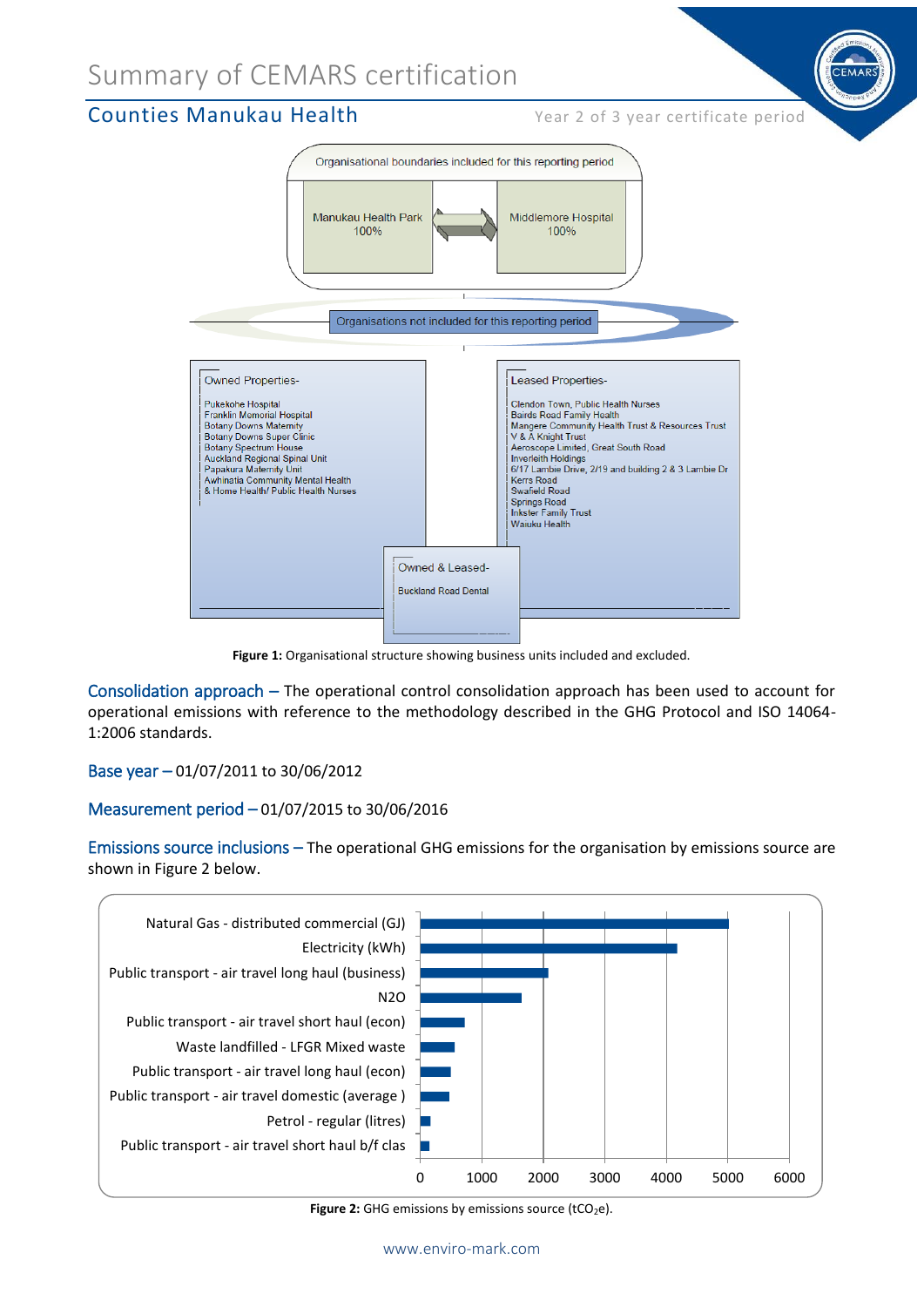### **Counties Manukau Health** Year 2 of 3 year certificate period

Emissions as tonnes of carbon dioxide equivalents ( $tCO<sub>2</sub>e$ ) for this period were:

| <b>Emissions summary by scopes</b> | <b>Units</b> |                    |
|------------------------------------|--------------|--------------------|
| Scope 1 total                      | 6,939.63     | tCO <sub>2</sub> e |
| Scope 2 total                      | 4,176.60     | tCO <sub>2</sub> e |
| Scope 3 total                      | 4,772.45     | tCO <sub>2</sub> e |
| <b>Mandatory scope 3</b>           | 4,625.95     | tCO <sub>2</sub> e |
| Additional scope 3                 | 146.50       | tCO <sub>2</sub> e |
| One-time scope 3                   | 0.00         | tCO <sub>2</sub> e |
| <b>Total inventory:</b>            | 15,888.68    | tCO <sub>2</sub> e |

Emissions source exclusions – The following emissions sources were excluded from the inventory for this measurement period:

| <b>GHG emissions source</b>                    | <b>GHG emissions</b><br>level scope | <b>Reason for exclusion</b>                                                                                                                                                                                                                |
|------------------------------------------------|-------------------------------------|--------------------------------------------------------------------------------------------------------------------------------------------------------------------------------------------------------------------------------------------|
| <b>R134A</b>                                   | Scope 1                             | de minimis                                                                                                                                                                                                                                 |
| Staff commuting to<br>and from work            | Scope 3                             | Data is unavailable                                                                                                                                                                                                                        |
|                                                | additional                          |                                                                                                                                                                                                                                            |
| Postage and couriers                           | Scope 3<br>mandatory                | de minimis                                                                                                                                                                                                                                 |
| Specimens and sample                           | Scope 3                             | Regional contracts for the courier service, frequent deliveries yet very                                                                                                                                                                   |
| collections                                    | mandatory                           | small volume. This service is often shared with Auckland DHB and<br>Waitemata DHB so is difficult to assess total activity for CMDHB.                                                                                                      |
| Freight services                               | Scope 3<br>mandatory                | Contracted by the supplier and is mostly Free Into Store (FIS)                                                                                                                                                                             |
| <b>Contracted services</b>                     | Scope 3                             | Services such as cleaners and laundry service excluded due to being<br>contracted out                                                                                                                                                      |
| Taxi travel                                    | Scope 3                             | Initial estimate was conducted during the verification and showed that<br>emissions from taxi use only account for $34.7$ tCO <sub>2</sub> e and is therefore<br>less than 1% of the total inventory                                       |
| Rental cars                                    | Scope 3                             | An initial estimate was conducted during the verification and showed<br>that emissions from rental cars use only account for approximately 10<br>tonnes of $CO2e$ and is therefore less than 1% and not material to the<br>total inventory |
| Reimbursement of<br>personal vehicle use       | Scope 3                             | de minimis                                                                                                                                                                                                                                 |
| Refrigerant holdings in<br>domestic heat pumps | Scope 3                             | 200 domestic size heat pumps and these units are all deemed to be<br>less than 3kg of refrigerant holdings                                                                                                                                 |
| Waste water                                    | Scope 3                             | Emissions from waste water only account for less than 1% of the total<br>inventory therefore excluded                                                                                                                                      |

Emissions reduction commitments  $-$  A GHG emissions management plan and reduction targets have been developed. The organisation is committed to reducing annual relative emissions by a 2% per annum to achieve a total 10% by 2017, the fifth year in the programme. We chose a relative target in the first year, and will undertake an annual review of targets as part of the strategic planning process to identify potential new relative targets, plus an absolute target to be achieved within 5 years from the baseline.

Projects to manage emissions include:

| <b>Objective</b>    | <b>Actions</b>                                                                                             |
|---------------------|------------------------------------------------------------------------------------------------------------|
| Reduce energy bills | Energy efficient design of new Capital Projects, including building,<br>equipment, plant and system design |